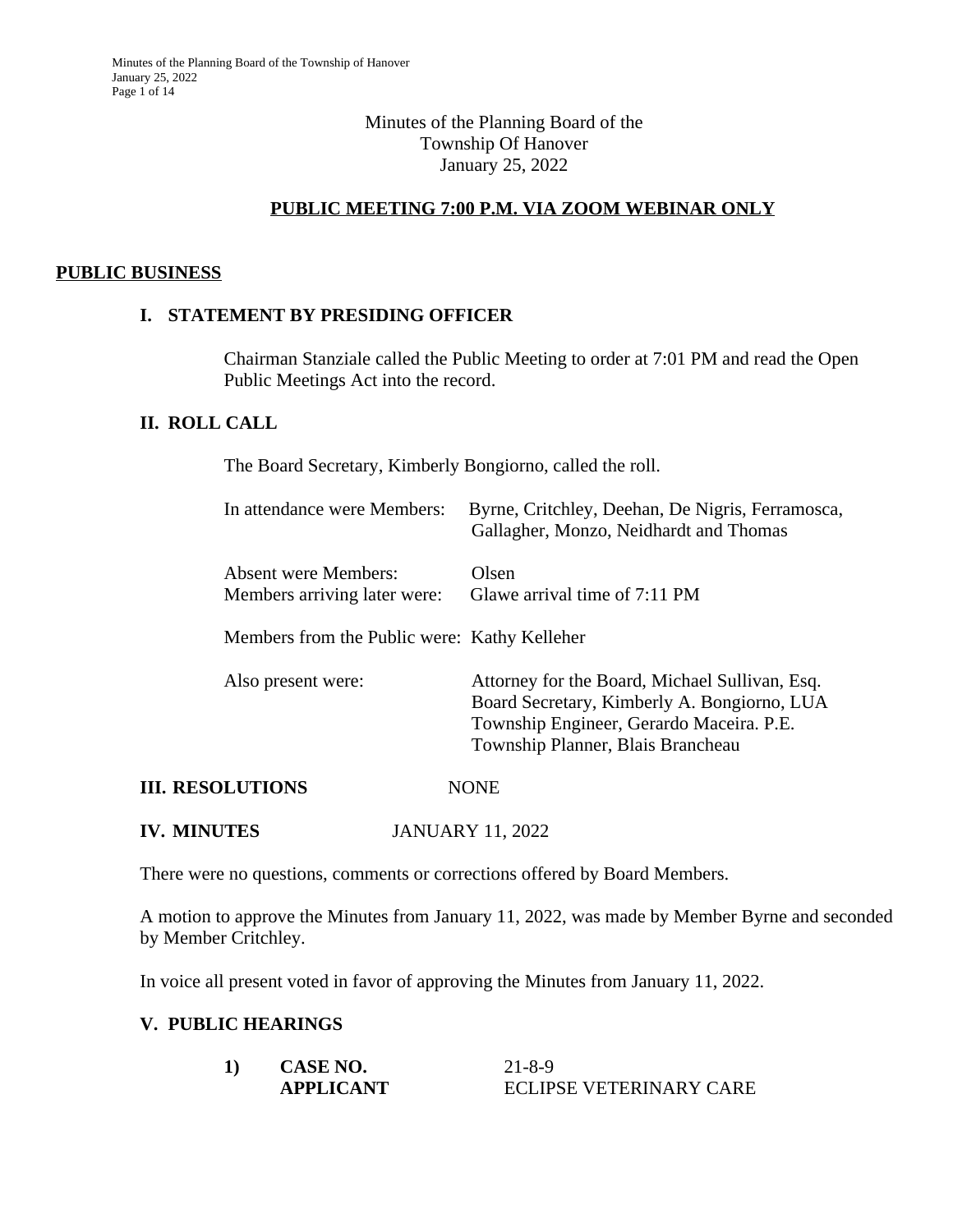## **OWNER HANOVER RENAISSANCE, LLC LOCATION:** 1 PAPERMILL DRIVE, WHIPPANY **BLOCK:** 9001 **LOTS:** 1.01 **ZONE:** B-10

Applicant is seeking Preliminary and Final Site Plan approval for a change in use to a 24-hour Veterinarian Hospital. All proposed renovation work is interior. The only exterior improvements will be the installation of a mobile MRI unit, exterior signage, two new rooftop a/c condensing units and an emergency backup generator. The MRI unit and emergency generator will be located behind the existing fence in the former playground. There will be one new monument sign and one new wall mounted building sign along with the existing freestanding sign at the intersection of North Jefferson Road and Papermill Drive

Copies of the filed application forms and supporting documents submitted by the applicant can be reviewed at the following link:

[https://www.dropbox.com/sh/2fko79mk0rpam67/AADrmIpVm8iCxm4zVYgHGsG](https://www.dropbox.com/sh/2fko79mk0rpam67/AADrmIpVm8iCxm4zVYgHGsGNa?dl=0)  $Na?dl=0$ 

# *Board Action Date – JANUARY 29, 2022*

# **Michael J. Lipari, Esq – Attorney for the Applicant**

- **-** Went over what is being proposed.
- **-** The applicant was previously granted a certificate of compliance on July 13, 2021, to operate a business at this location.
- **-** Introduced the witnesses for the night.
- **-** Confirmed they had received the Mr. Maceira's report and Mr. Brancheau's report both dated January 24, 2022.

Steven Baker, CEO Eclipse Veterinary – Applicant, was sworn in by the attorney for the Board Michael Sullivan.

# **Steven Baker – Applicant**

**-** 1 Jaime Court, Morris Plains, New Jersey.

The Township Planner, Blais Brancheau and the Township Engineer, Gerardo Maceira, P.E., were sworn in by the Attorney for the Board, Michael Sullivan.

# **Steven Baker – Applicant**

- **-** I am the CEO and the Co-Founder of Eclipse Veterinary Care.
- **-** We offer emergency and specialty office care; we do not provide general practice or wellness care we partner with local veterinaries and further explained.
- We do not do any boarding.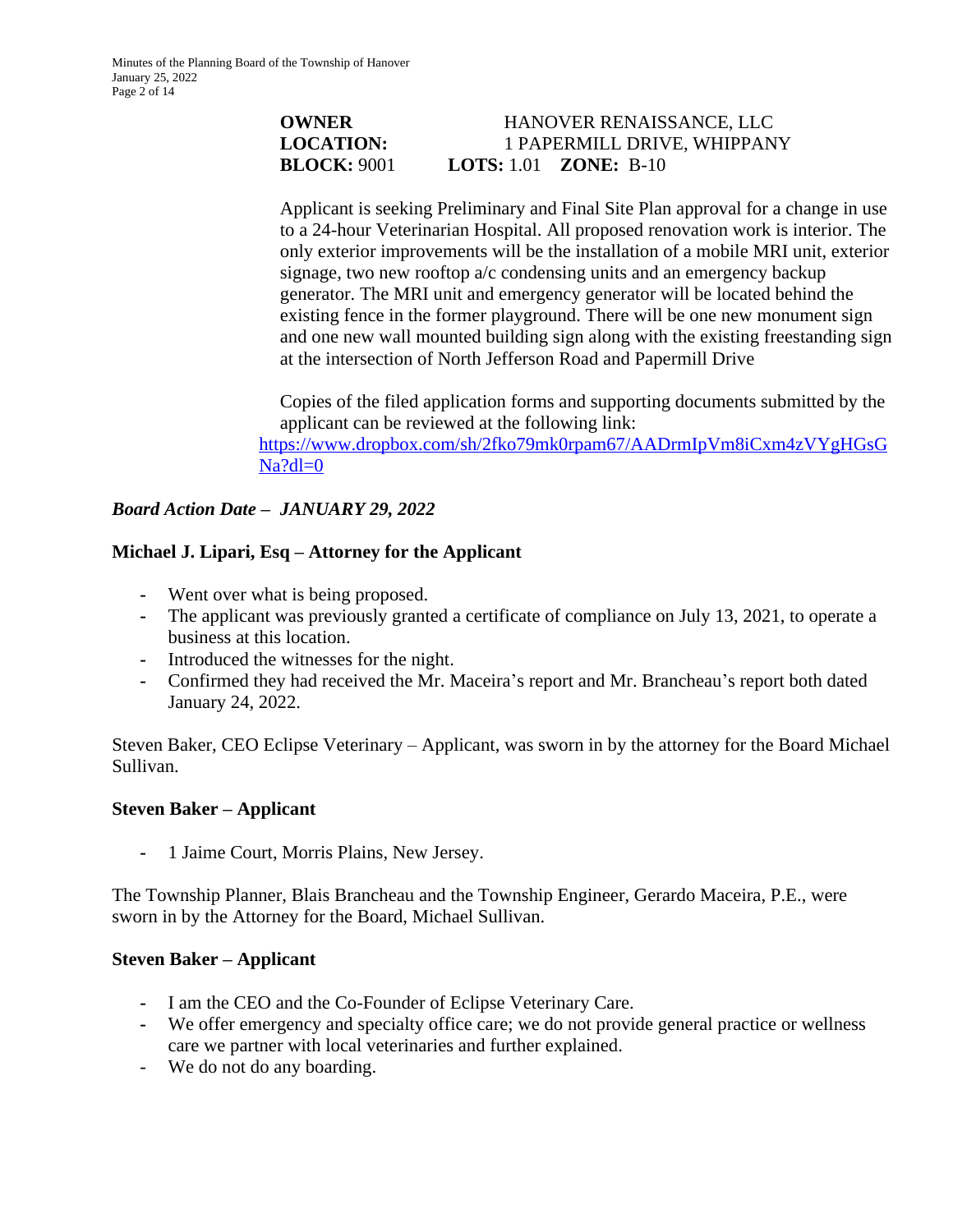Minutes of the Planning Board of the Township of Hanover January 25, 2022 Page 3 of 14

The basement is for our medical equipment storage, and we have access to 1,500 sq. ft of that space.

# **Chairman De Nigris**

Let the record reflect that Mr. Glawe joined the meeting (7:11PM).

Dr. Boaz Levitin – Co-Founder and Neurologist, was sworn in by the Attorney for the Board, Michael Sullivan.

# **Dr. Boaz Levitin – Co-founder and Neurologist**

- 634 Lakeside Avenue in Andover, New Jersey.
- I am one of the co-founders, as a neurologist my main tool to diagnose problems in dogs and cats in the brain and the spinal cord is an "MRI" and further explained how an "MRI" aids in the diagnosis and treatment of pets.
- The dogs that are going into the trailer are under anesthesia so there will not be any extra noise.
- We do two to three "MRI's" a day the rest of the time the "MRI" is not in operation.
- We turn on the trailer when the "MRI" is in use.

### **Steven Baker – Applicant**

- The building was not built to support an "in-house MRI," it would require a substantial amount or alterations.

John Hasson – Architect for the Applicant was sworn in by the Attorney for the Board, Michael Sullivan

# **John Hasson – Architect for the Applicant**

- 221 Birnam Wood Lane, Media, Pennsylvania, 19063.
- Gave his educational and professional background.
- All licensing is good standing and current.
- Accepted by the Board.
- Addressed Mayor Ferramosca's question regarding why the MRI is not contained within the building.
- The building was originally designed as an office space, it is not set up to support an "MRI."
- The "MRI" weighs 12,000 pounds.
- It would be a great burden to get it inside.
- Addressed Mayor Ferramosca's question regarding the following of regulations for the containment of "MRI's" rays.
- Addressed Mr. Thomas's question regarding the MRI being permanently stationary.

### **Steven Baker – Applicant**

Addressed Mr. Neidhardt's question regarding any security concerns due to the MRI being very expensive and it can be move.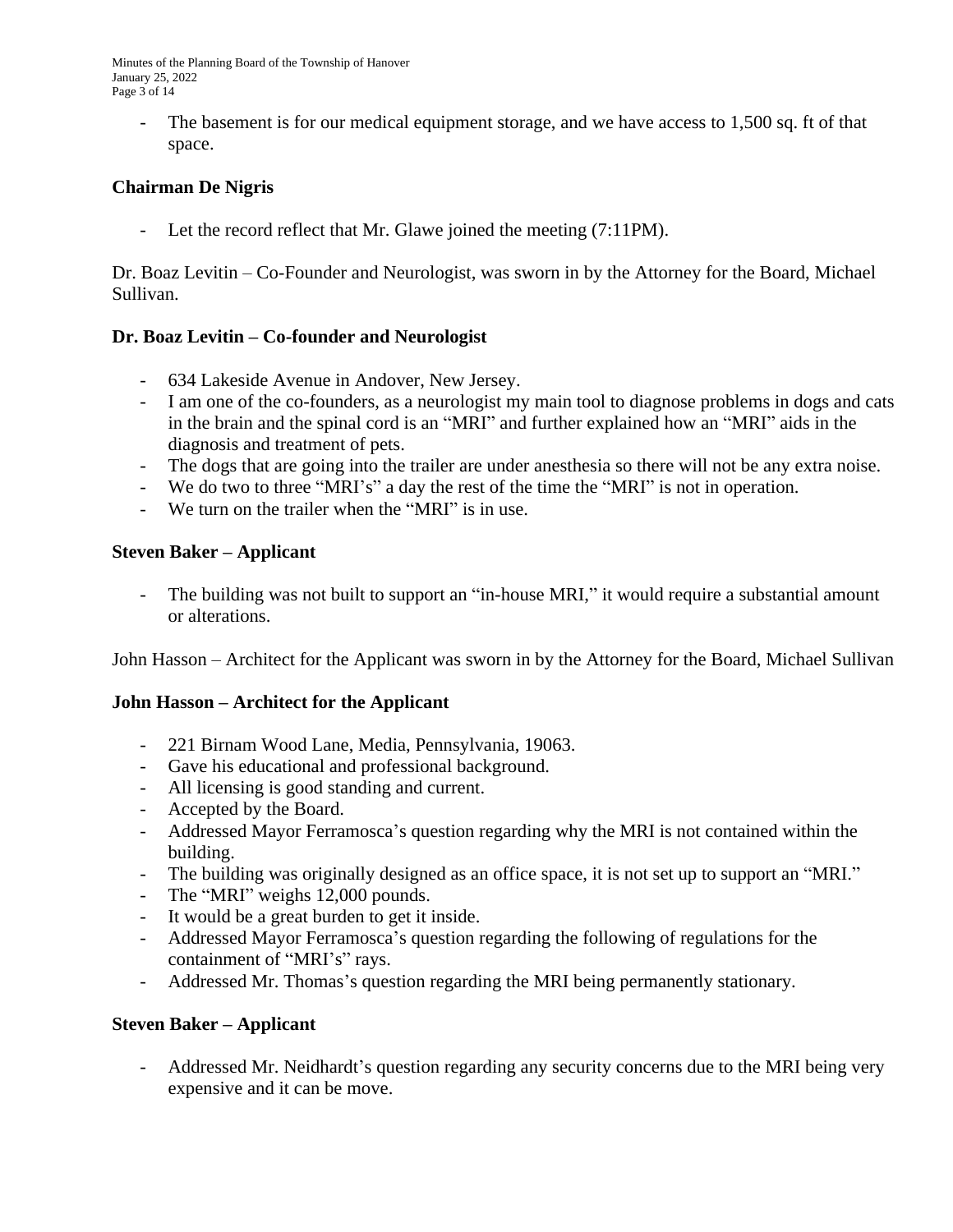Minutes of the Planning Board of the Township of Hanover January 25, 2022 Page 4 of 14

## **Dr. Boaz Levitin – Co-founder and Neurologist**

**-** Addressed Mr. Glawe's question regarding the noise level outside when it is running**.**

#### **Member Glawe**

**-** Expressed his concerns with it being a mobile trailer with a skirt on it.

#### **Member Neidhardt**

Expressed his concerns as well with the noise this unit could create for the residential units.

#### **Township Planner, Blais Brancheau**

- The State of New Jersey and the Township of Hanover have noise levels standards that this applicant would be required to comply with, and this board cannot grant relieve from that this so if the applicant can demonstrate compliance, which is what the law requires.
- Are larger animals going to be brought here?
- How is animal waste and medical waste being stored and picked up, and delivered?
- Are we dealing with any concerns over smell or about risk of wild animals getting into a container and that sort of thing?

### **Steven Baker – Applicant**

- We are strictly household companions, strictly cats and dogs.
- Medical waste will be stored in the building and regular waste will be in the dumpsters which will be picked up from a regular courier service two to three times per week.
- It will be in a dumpster with a lid and inside in plastic bags.

### **Member Gallagher**

- If you have the make, the model, and the size we can google it right now.

#### **Attorney for the Board, Michael Sullivan**

- In the past the Board has instituted a condition that an as build noise test shall be conducted with respect to the MRI and the generator and in order to proof compliance and in the event that it is non-compliant the applicant has to install noise attenuation to bring it into compliance that is what I recommend we do and further elaborated on it.

### **Michael J. Lipari, Esq – Attorney for the Applicant**

- We do not have any issues with that our intent is to comply and further explained it.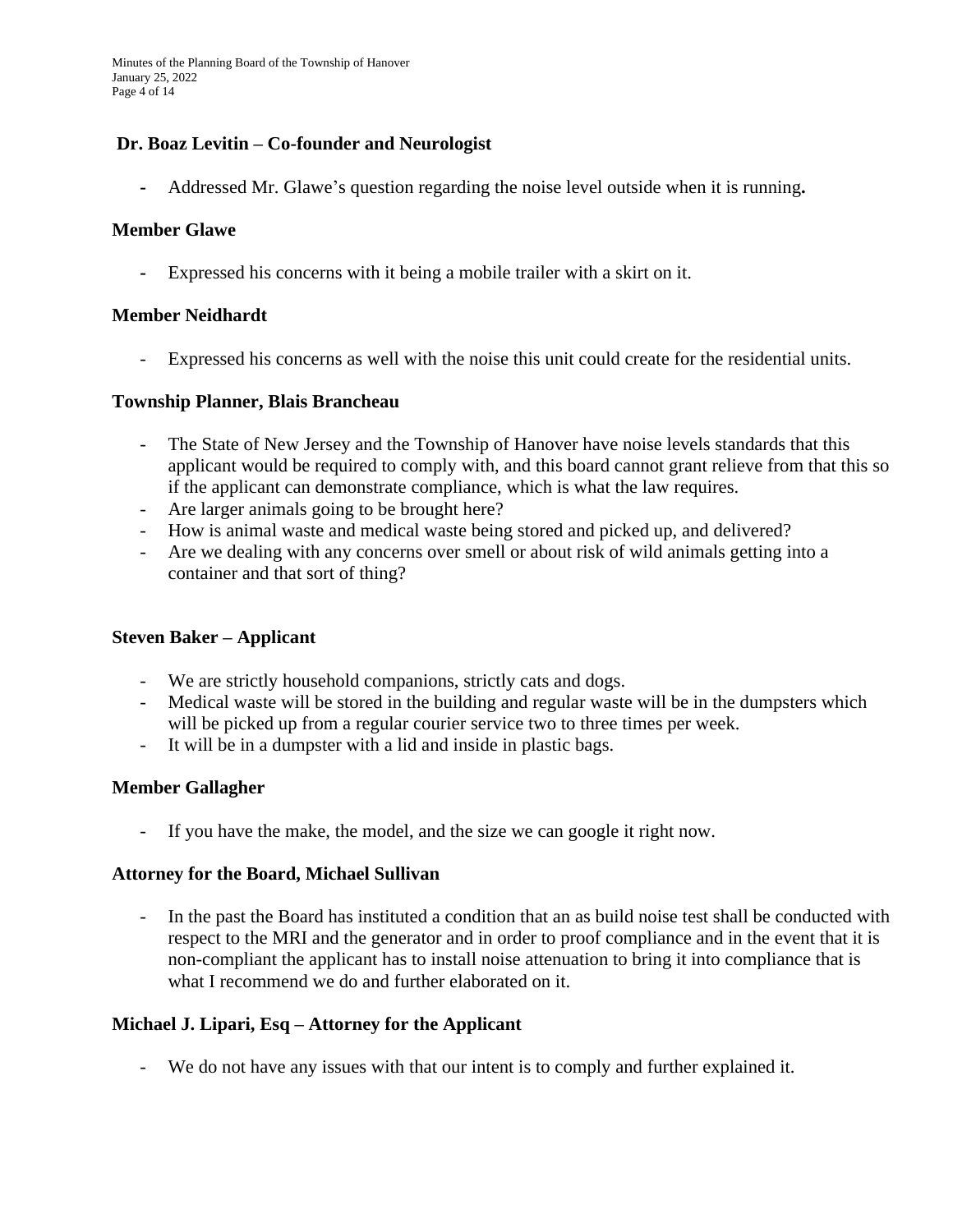Minutes of the Planning Board of the Township of Hanover January 25, 2022 Page 5 of 14

- Addressed Chairman De Nigris' question regarding the distance from the trailer to the main building.

### **Attorney for the Board, Michael Sullivan**

- Can we confirm that the 'MRI' trailer will not be utilized at night?

### **Dr. Boaz Levitin – Co-founder and Neurologist**

- On a regular basis no, but in case of emergencies sometimes we will need to use it and further explained.

### **Attorney for the Board, Michael Sullivan**

The only reason I raised it, is because Mr. Brancheau suggested that there should be lighting for the pedestrian route.

### **Michael J. Lipari, Esq – Attorney for the Applicant**

**-** If it is necessary, we can try to work in providing some additional lighting.

### **Steven Baker – Applicant**

- Addressed Member Monzo's question pertaining to an MRI currently on the site and clarified by stating that there is no case load and explained the advantage of having an MRI on site.

### **Dr. Boaz Levitin – Co-founder and Neurologist**

- Addressed Member Monzo's questions regarding the impact of not being approved to have and "MRI" on site.

### **Steven Baker – Applicant**

- Addressed Mr. Brancheau's question pertaining to the transport of the animals to the MRI machine and inside the machine

### **Open to the Public**

### **Kathy Kelleher**

- 1004 Meadow Brook Court, Whippany.
- You are moving a medical facility into my neighborhood, I am not sure what provisions you have made for the increase traffic in the area and the waste being picked up a couple of times a week, in august the smell would not be pleasant, but my biggest concern is would the trailer be visible form the road into our community.
- Are you planning to plant more?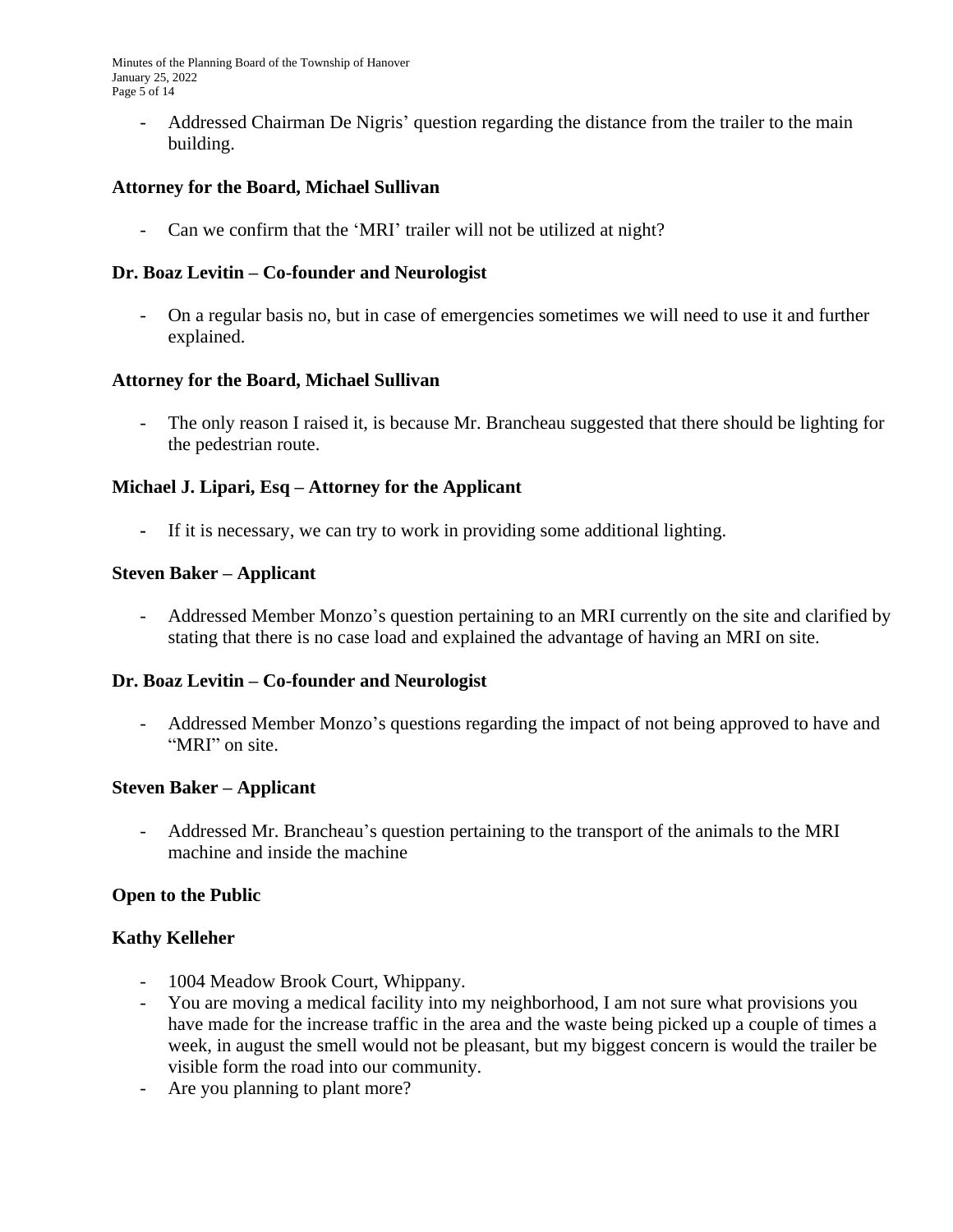Minutes of the Planning Board of the Township of Hanover January 25, 2022 Page 6 of 14

- That is all my questions, but I have serious concerns as a neighbor.

### **John Hasson – Architect for the Applicant**

- The trailer seats back 55 ft. from the street and it does have a 6-foot solid fence in front of it, here is heavy vegetation in front of the fence as well.
- We are not planning to plant any more vegetation.

### **Closed to the Public.**

### **John Hasson – Architect for the Applicant**

- **-** Went over drawing "SP 1.0" which is our "Pop Plan Site Plan," it is the existing building, the area on the north end of the page, facing "Paper Mill Drive" that is the location for the MRI within the enclosed location, both units will have a soundproof enclosure and gave further details.
- **-** These units are about fifty-five feet away from Paper Mill Drive.
- **-** Indicated the location for the proposed signs, its dimensions, and specified whether they will be illuminated.
- **-** Addressed Mr. Lipari's question regarding the location for the MRI trailer.
- **-** Went over the "MRI" unit details.
- **-** Addressed Mayor Ferramosca's question regarding possible alternate locations for the "MRI" unit, and the percentage of the trailer that will be visible from Peper Mill Drive.
- **-** Addressed Mayor Ferramosca's question regarding a better screening plan.

### **Board**

- **-** Mr. Glawe stated, I am just struggling on this whole thing, and further elaborated on it.
- **-** Mr. Monzo question if there are any other exhibits to give the board more of an orientation of the track of land, what it looks like, or are we just going of the drawings that you have provided for us? Explained his reasons to asked that question.

### **John Hasson – Architect for the Applicant**

- We do not have any other drawings
- Addressed Mr. Critchley's question regarding the distance form the trailer to the residential developments to the back.

### **Member Gallager**

**-** Commented "we usually see some beautiful renderings, we have options, we talk about heights, we talk about vegetation, I do think that there are so many things that we do not know here and this presentation is thin, maybe we should get the information on the generator because if it is compliant it makes things easier for us and further explaining what he would like to see.

### **Steven Baker – Applicant**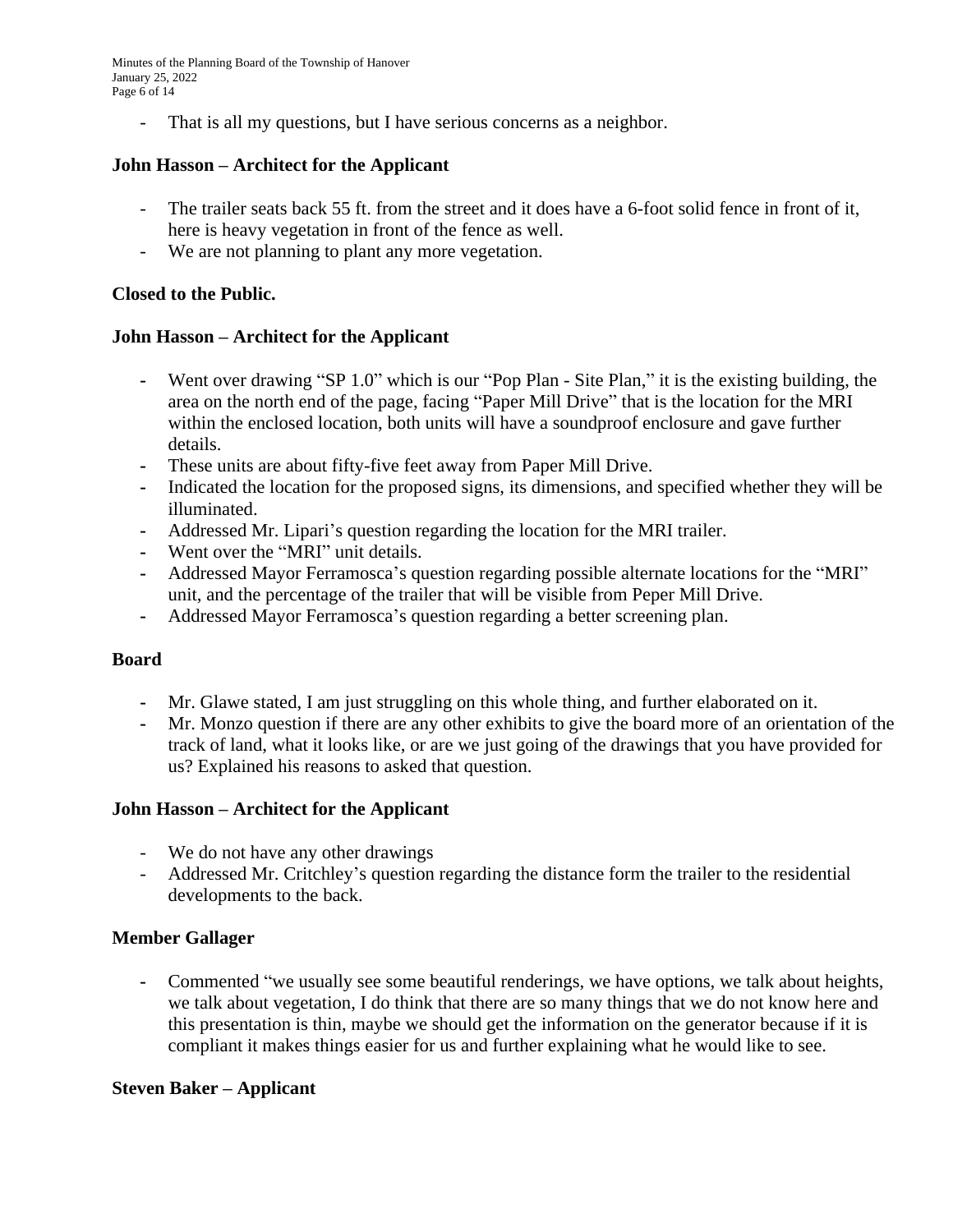- **-** We want to be a good neighbor; we chose this building because of its beauty and what brings to our clients and associates.
- **-** A lot of veterinary hospitals are built in strip malls and industrial parts, but when you are a client who is emotionally distraught and going through that kind of trauma having that atmosphere of this building and the greenery that comes with that it is a game changer.
- **-** We are happy to plant more trees, if it is advisable with all those renderings, we are happy to do that.

# **Attorney for the Board, Michael Sullivan**

- For the record Member Monzo is back to the record.
- I think it is okay for the Board to say that the data is readily available, they can get things from the manufacturer and other sources on the internet, but I just want to be careful about board members doing independent research and that information being offered as true.

# **Member Monzo**

- The point I was trying to make Mr. Sullivan is the same point that Ace Gallagher was trying to make, it is readily available, could have been provided but it was not and the explanations I hear or the descriptions I heard were rather fluffy and further elaborate on it.
- I would like to see more a little bit of more effort put into the presentations to show us what the projected views would look like and further elaborated on it.

# **Attorney for the Board, Michael Sullivan**

- I did not mean to imply that your concerns were not valid, I just wanted to be careful as to where we were going with that kind of language and information.

# **Chairman De Nigris**

- **-** Mr. Lipari if I may comment, you have heard a lot of the comments from the Board, I would like to offer you a suggestion that having heard all of that to put this off until those adjustments have been made and to come back at another date.
- **-** Is that something that you may be agreeable to?

# **Michael J. Lipari, Esq – Attorney for the Applicant**

- Yes absolutely, we understand, we heard the concerns, we will comeback and elaborated on it.

# **Attorney for the Board, Michael Sullivan**

- You just advised the members of the Public that these plans are going to change, there is gong to be more evidence that it is going to be introduced, and that at that next public hearing everyone is going to be able to ask question and make their comments.
- Currently, we do not know what information is going to be available.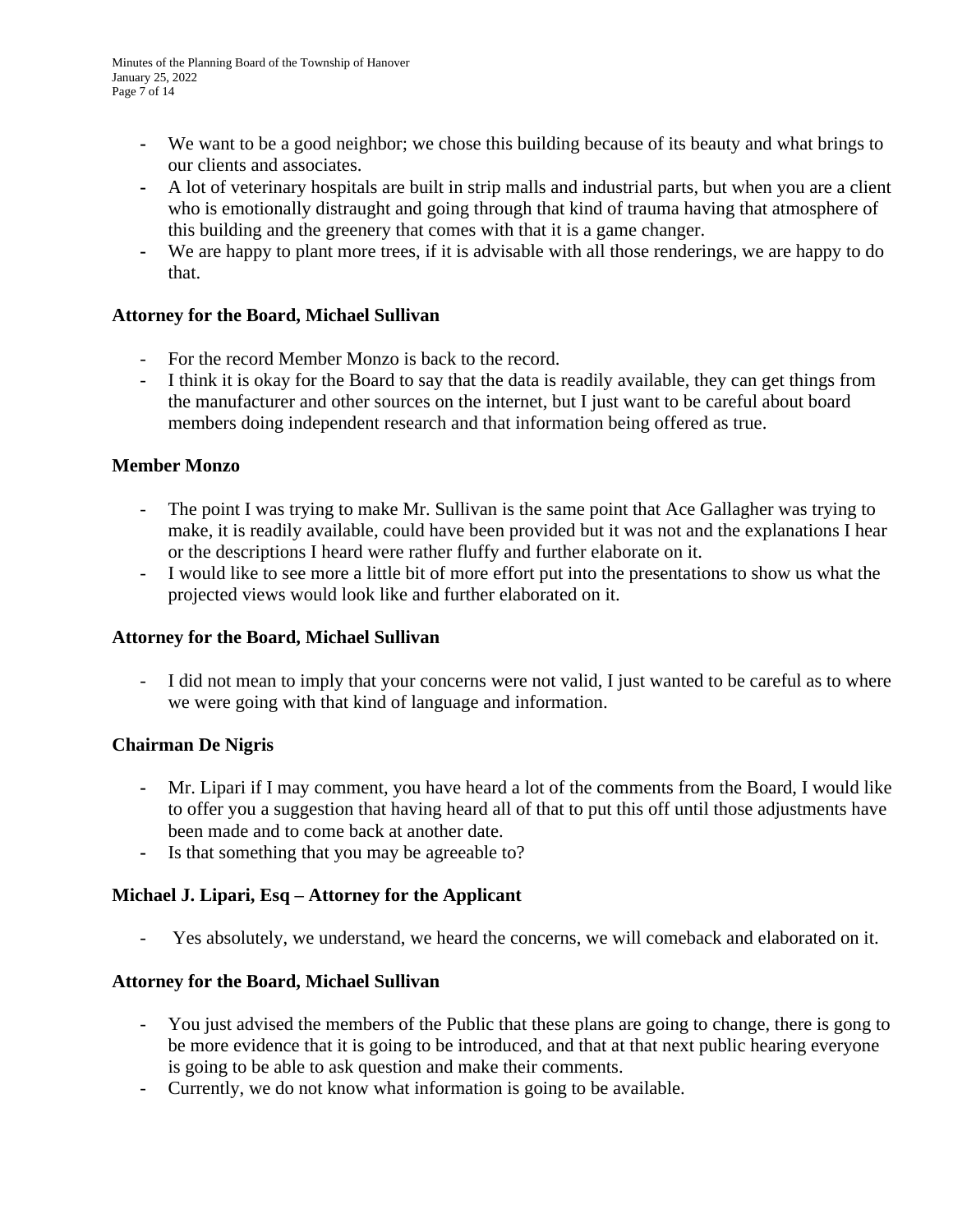Minutes of the Planning Board of the Township of Hanover January 25, 2022 Page 8 of 14

- Mr. Lipari how much time do you think you are going to need.

### **Member Neidhardt**

- I just want to clarify I do not want them to waste their time looking for the incorrect information, what really is important is the sound level at the property line and what that translates to and further elaborated on it.

#### **Attorney for the Board, Michael Sullivan**

- Summarized as follows, the next meeting will be February 15, 2022, at 7:00 PM.
- It will be via zoom, the sign in information will be available on the Township's website.
- Someone should make a motion to carry the application to that date and time.

A motion to carry this case to February 15, 2022, was moved by Member Gallagher and seconded by Member Critchley.

Members Deehan, Monzo, Neidhardt, Thomas, Byrne, Critchley, Gallagher, Mayor Ferramosca and Chairman De Nigris voted in favor of carrying this case to February 15, 2022.

| 2) | CASE NO.           | $21 - 4 - 3$            |                               |  |
|----|--------------------|-------------------------|-------------------------------|--|
|    | <b>APPLICANT</b>   | 101 WHIPPANY ROAD, LLC. |                               |  |
|    | <b>OWNER</b>       |                         | 101 WHIPPANY ROAD REAL ESTATE |  |
|    |                    | COMPANY, LLC            |                               |  |
|    | <b>LOCATION:</b>   |                         | 101 WHIPPANY RD, WHIPPANY     |  |
|    | <b>BLOCK: 5801</b> | <b>LOT(S):</b> $6$      | <b>ZONE: OB-RL3</b>           |  |

Applicant is seeking Preliminary and Final Site Plan and "C" Variance relief to install a pad and 800 Kw emergency generator with a fuel storage volume of 3,250 gallons. Applicant is also seeking approval for the location of a pad and oxygen tank with an overall volume of 4,050 gallons (including 1,500 gallons storage volume in the main tank and 150 gallons storage volume in the reserve tank).

Copies of the filed application forms and supporting documents submitted by the applicant can be reviewed at the following link: <https://csglaw.sharefile.com/d-s285c84e94965497282f63da24c60aeca>

### *[Board Action Date](https://csglaw.sharefile.com/d-s285c84e94965497282f63da24c60aeca) – [FEBRUARY 28, 2022](https://csglaw.sharefile.com/d-s285c84e94965497282f63da24c60aeca)*

#### **[Donna Erm, Esq](https://csglaw.sharefile.com/d-s285c84e94965497282f63da24c60aeca) [–](https://csglaw.sharefile.com/d-s285c84e94965497282f63da24c60aeca) [Attorney for the Applicant](https://csglaw.sharefile.com/d-s285c84e94965497282f63da24c60aeca)**

- [Went over what is being requested, the location of the site and introduced the witnesses for the](https://csglaw.sharefile.com/d-s285c84e94965497282f63da24c60aeca)  [night.](https://csglaw.sharefile.com/d-s285c84e94965497282f63da24c60aeca)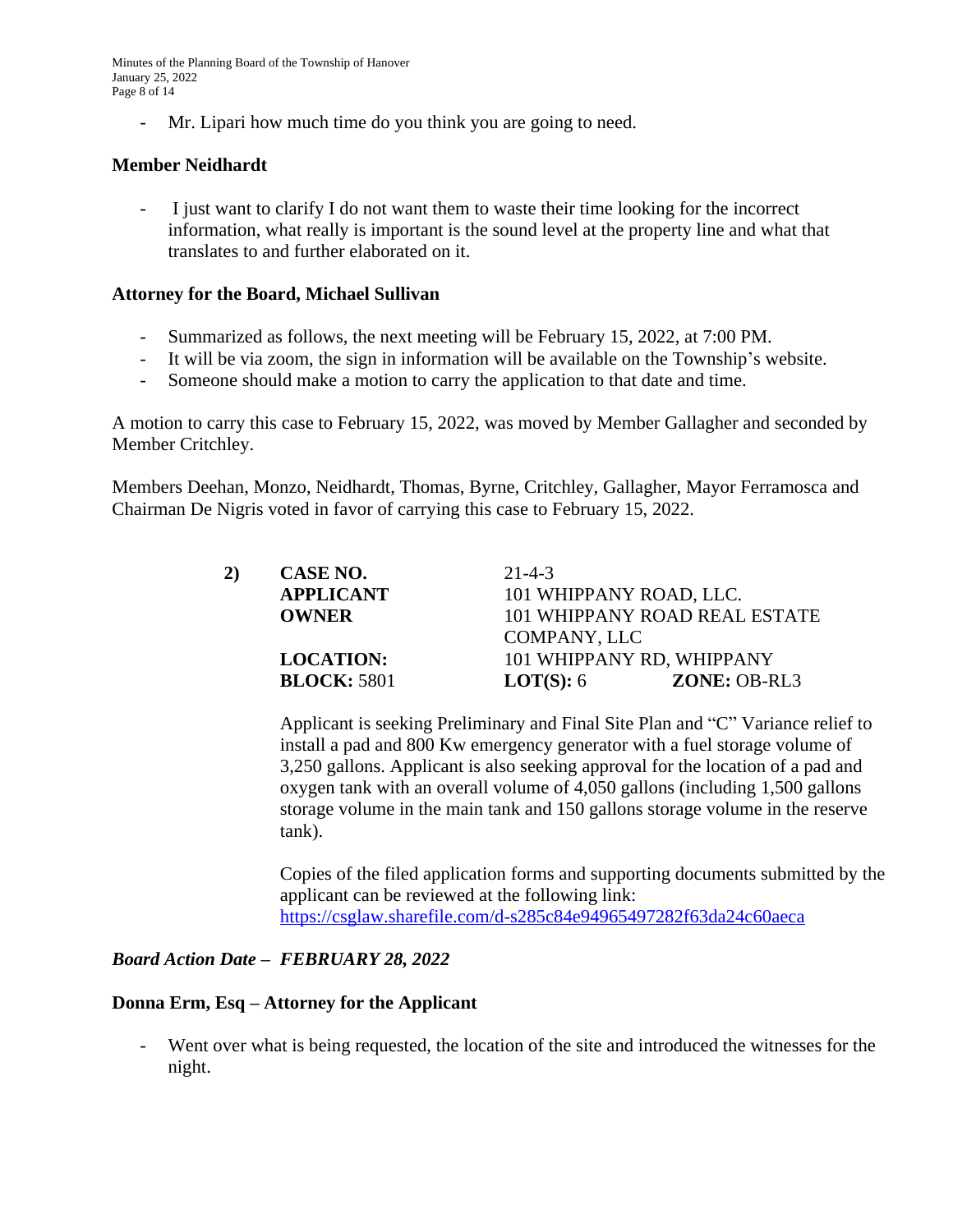Minutes of the Planning Board of the Township of Hanover January 25, 2022 Page 9 of 14

Angelo Caputo – Architect for the Applicant was sworn in by the Attorney for the Board, Michael Sullivan

# **Angelo Caputo – factual witness for the Applicant**

173 Bridge Plaza North, Fort Lee, New Jersey.

The Township Engineer, Gerardo Maceira, P.E., and the Township Planner, Blais Brancheau, were sworn in by the Attorney for the Board, Michael Sullivan.

# **Angelo Caputo – factual witness for the Applicant**

- All his licensing is current and in good standing.
- Addressed Ms. Erm's question regarding the date of the construction completion.
- The five hundred generator that was previously approved was never installed but instead an eight hundred generator was installed and gave the reasons for that.
- DCA reviewed and approved the generator.
- Currently the facility provides portable oxygen tank to residents in the facility, with the oxygen tank, the oxygen will be provided to each unit without interruption.
- We assessed the needs of the facility and that is what drives the size of the tank.
- Addressed Member Glawe's question regarding the option of a horizontal tank.
- Addressed Member Monzo's question regarding the vendor of the cryogenics store facility being designated or sourced, the name of the vendor, the size of the tank and the capacity.

Open to the Public

After hearing none and seeing none

Closed the Public

Michael Fowler – Professional Engineer for the Applicant, was sworn in by the Attorney for the Board Michael Sullivan.

# **Michael Fowler – Professional Engineer for the Applicant**

- 300 Kimble Drive, Parsippany, New Jersey.
- Gave his educational and professional background.
- All his licensing is in good standing and current.
- Has testified before this board before.
- Went over the "Site Plan CS102" with a revision date of September 13, 2021.
- Indicated the location of the proposed generator, and its fuel storage capacity.
- Indicated the location for the Oxygen tank and the reasons for its location.
- Gave the details of its capacity, height, diameter, what will surround the equipment, and the specifications of the chain link fence surrounding it.

# **Angelo Caputo – factual witness for the Applicant**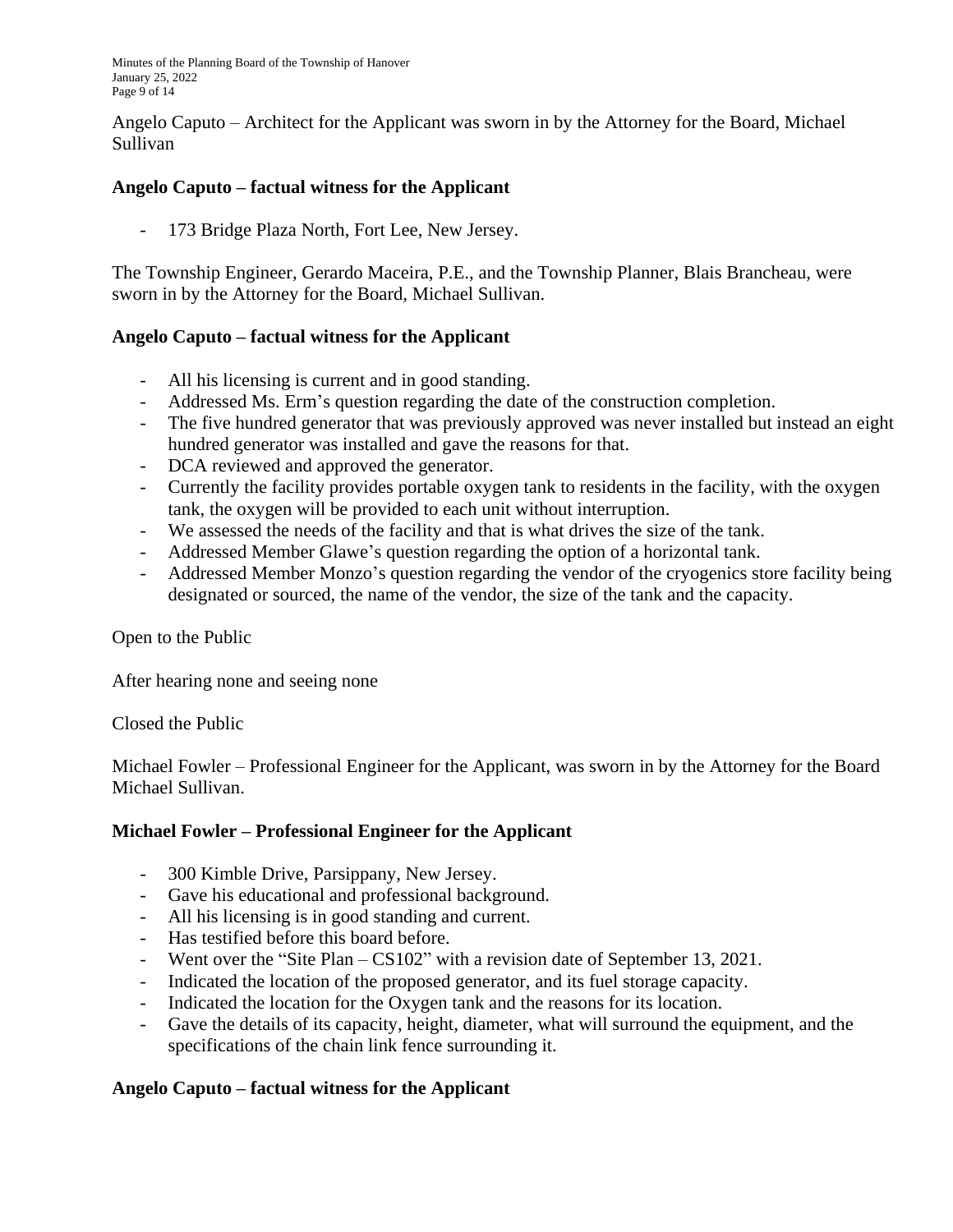- Addressed Chairman's De Nigris question regarding the facilities need for a larger generator and tank.
- Addressed Mr. Brancheau's question regarding why this was not part of the Board of Adjustment's application then.

## **Michael Fowler – Professional Engineer for the Applicant**

- Addressed Mr. Sullivan's question regarding the capacity of the tanks as measured by our ordinance.

### **Attorney for the Board, Michael Sullivan**

**-** So, Ms. Erm, the variance that you are seeking is to permit the total capacity of 8,300 where 2,500 is allowed, is that accurate?

### **Donna Erm, Esq – Attorney for the Applicant**

**-** Yes.

### **Michael Fowler – Professional Engineer for the Applicant**

- Went over the 'Phase 2 Landscaping plan LP101" received July 13, 2021.
- Gave the location of trees to be planted and indicated the number and types of trees.
- Gave the distance of the tank and generator from the nearest resident.
- We have added a site triangle and further elaborated on it.
- Addressed Mayor Ferramosca's question regarding Mr. Monzo's analogy of the thermos if the thermos was turn horizontally as opposed of vertically and its negative impact to a parking plan that you are over parked in terms of capacity versus utilization.
- Addressed Ms. Erm's question regarding any potential issues with the tank being turn horizontally versus vertically.

### **Donna Erm, Esq – Attorney for the Applicant**

Is the Board's concern still concern about screening?

### **Member Neidhardt**

- Yes, and the reason is there has been no testimony related to the elevation difference, if there is an elevation difference, between the residential houses across the street and here, there is no line of site drawing to show what the residents across the street to show what they are going to be able to see, and further explained.

### **Member Monzo**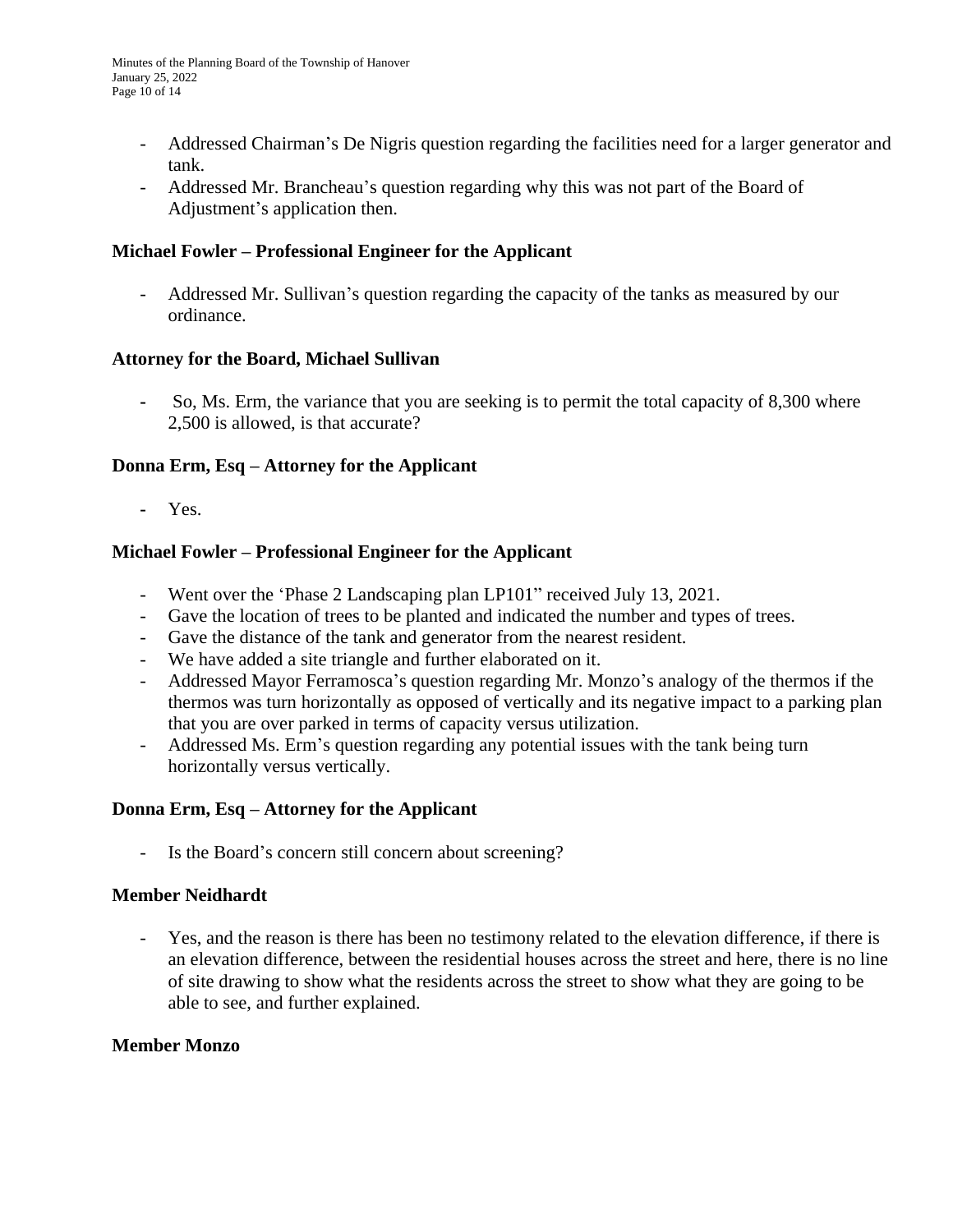Minutes of the Planning Board of the Township of Hanover January 25, 2022 Page 11 of 14

- I guess what I am reacting to is an oxygen tank 15 ft., 16 ft. tall with a six-foot diameter, the met life building is much bigger than that and most people recognize an oxygen tank is something of value, my only concern would be the necessity of the three-sided structure to protect it.

# **Kimberly A. Bongiorno, LUA**

- Polled the board on if they prefer a vertical tank versus a horizontal tank.
- In favor of the vertical tank were Members Deehan, Monzo, Byrne, Critchley, and Chairman De Nigris.
- In favor of the horizontal tank were Members Glawe, Neidhardt, Gallagher and Mayor Ferramosca.
- There were five poll votes favoring the vertical tank and only four votes favoring the horizontal tank.

# **Michael Fowler – Professional Engineer for the Applicant**

- Went over the elevation for the oxygen tank versus the street label.
- There is significant and mature landscaping.
- Addressed Chairman De Nigris question regarding the change of shifts and the number of parking spaces needed.

# **Attorney for the Board, Michael Sullivan**

- Clarified, in the event this application is approved, lets look at Mr. Brancheau's memo that was most recently corrected with today's date under section "C" "Additional Comments and Recommendations" is the applicant willing to comply with those in the event of an approval.
- The Township Engineer's also? So, with respect to the Engineers report you are willing to comply with items "1" through "5" of his October 22, 2022, report, correct?
- Gerry, are you satisfied that if the survey was submitted, we do not have to go back to our surveyor and have him look at it or we do not need him to look at it?
- So, Gerry, are you comfortable if we say that with respect to the Township Surveyors report, the applicant will only be required to identify the ALTA survey on the site plan.

# **Donna Erm, Esq – Attorney for the Applicant**

- Yes, we will comply with those.
- Yes, we will comply with his comments 2, 3, 4, and 5.
- I have all the other reports, the Police department has comments that we will comply with, the Fire Department has comments, which is a will comply, the Surveyor reviewed a boundary and topo survey and further explained what was submitted as a response to that review, the date of that survey is May 11, 2021.

# **Township Engineer, Gerardo Maceira, P.E.**

I think what he is going to want on the site plan is information that the boundary information identifies.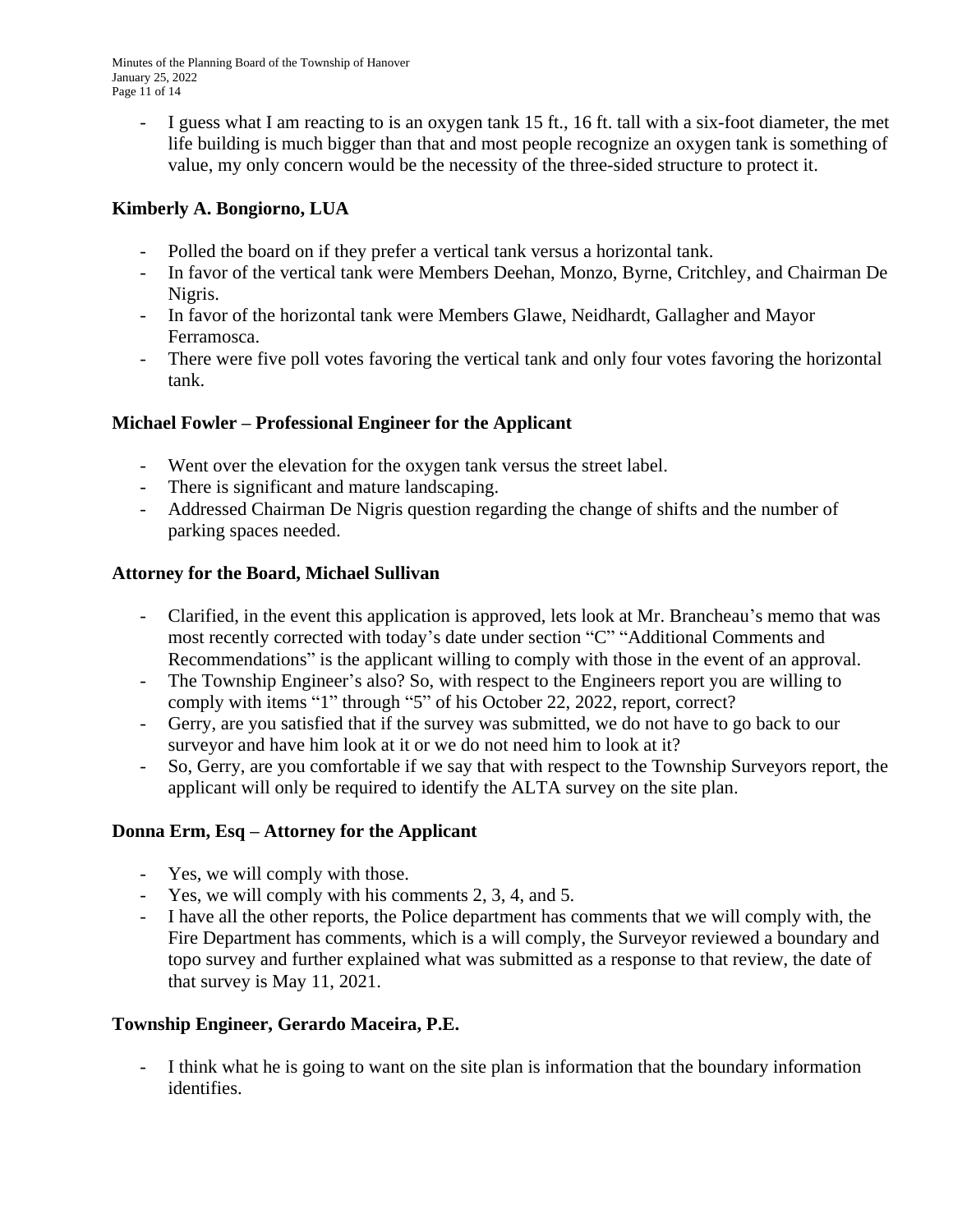Minutes of the Planning Board of the Township of Hanover January 25, 2022 Page 12 of 14

- Yes, I believe that will satisfy Mr. Smith.

### **Township Planner, Blais Brancheau**

I agree with Gerry and further elaborated on it.

Mathew Murello –Acoustical Engineer for the Applicant, was sworn in by the Attorney for the Board, Michael Sullivan

### **Mathew Murello – Acoustical Engineer for the Applicant**

- 415 Route 24, Chester, New Jersey.
- Gave a brief description of his educational and professional background.
- Accepted by the Board.
- My report was dated January 12, 2022. I visited the site while they were doing testing of the generator to perform noise levels at two property lines and further explained his findings.
- Addressed Member Neidhardt's question regarding the possibility of the two generators being on at the same time and what the findings of the noise levels were.

Open to the Public for questions and or comments

After seeing none and hearing none

Closed to the Public

James Miller – Planner for the Applicant, was sworn in by the Attorney for the Board, Michael Sullivan

### **James Miller – Planner for the Applicant**

- 222 Nicholson Drive, Moorestown, New Jersey.
- Gave a brief background and his professional and educational qualifications.
- All his licensing is current and in good standing.
- Gave his reasons to believe how this is beneficial to the community and the care of the patients.
- The oxygen that is critical for the patients.
- The generator structures are contained within a structure and are not visible.
- There are only two houses across the street and the house of the west is going to be screened by the building and the house to the east is going to be screened by the detention basin.
- I do not see any significant detriment.

Open to the Public for questions and or comments

After seeing none and hearing none

Closed to the Public

### **Donna Erm, Esq – Attorney for the Applicant**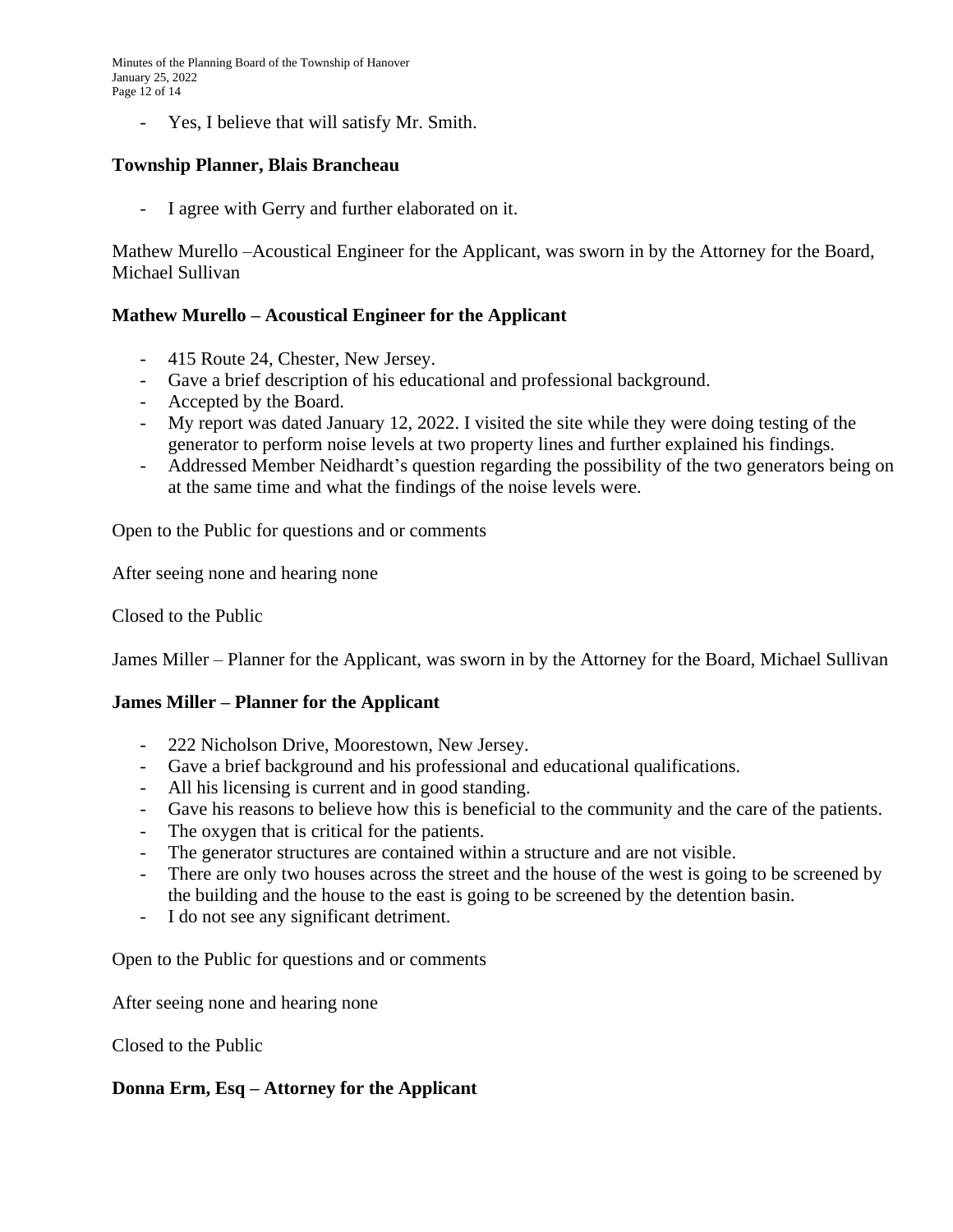- Gave her closing statement.
- Thanked everyone for their time and consideration.

#### **Attorney for the Board, Michael Sullivan**

- Summarized, this is an application for preliminary and final site plan as well as variances to exceed the maximum capacity for above ground storage tanks and for screening of above ground tanks.
- If the Board acts favorably on this application, it would be subject to compliance with paragraphs "1 through 5" contained in the Township Engineers review memorandum.
- With respect to item "1J" in the Township's Surveyor, the applicant would be required to revise the Site Plan to reference the Alta survey under the general note "1" on sheet "CS109"
- The applicant would also be required to comply with Mr. Brancheau's January 25, 2022, memo, comments "C1 through C5"

A motion to approve the application with conditions was moved by Member Monzo and seconded by Member Critchley.

Members Deehan, Monzo, Neidhardt, Byrne, Critchley, Gallagher, Mayor Ferramosca and Chairman De Nigris voted in favor of approving this application with conditions.

Member Glawe voted against approving this application.

### **Donna Erm, Esq – Attorney for the Applicant**

- On behalf of Care One thanked everyone for their appreciation and consideration to this application.

### **VI.OTHER BUSINESS**

# **REFERRAL OF ORDINANCE 2-2022 TO THE TOWNSHIP COMMITTEE and AUTHORIZATION FOR CHAIRMAN TO SIGN LETTER** AMENDING SECTION 166-6 DEFINITIONS AND 166-113.1 BUILDING COVERAGE, IMPROVEMENT COVERAGE AND FLOOR AREA RATIO REQUIREMENTS IN THE RESIDENTIAL ZONE DISTRICT

A motion to approve the referral of Ordinance No 2-2022 to the Township Committee and authorize the Chairman to sign the letter was moved by Member Critchley and seconded by Member Deehan.

Members Deehan, Monzo, Glawe, Byrne, Critchley, Gallagher, Mayor Ferramosca and Chairman De Nigris voted in favor of approving the referral of Ordinance No 2-2022 to the Township Committee and authorize the Chairman to sign the letter.